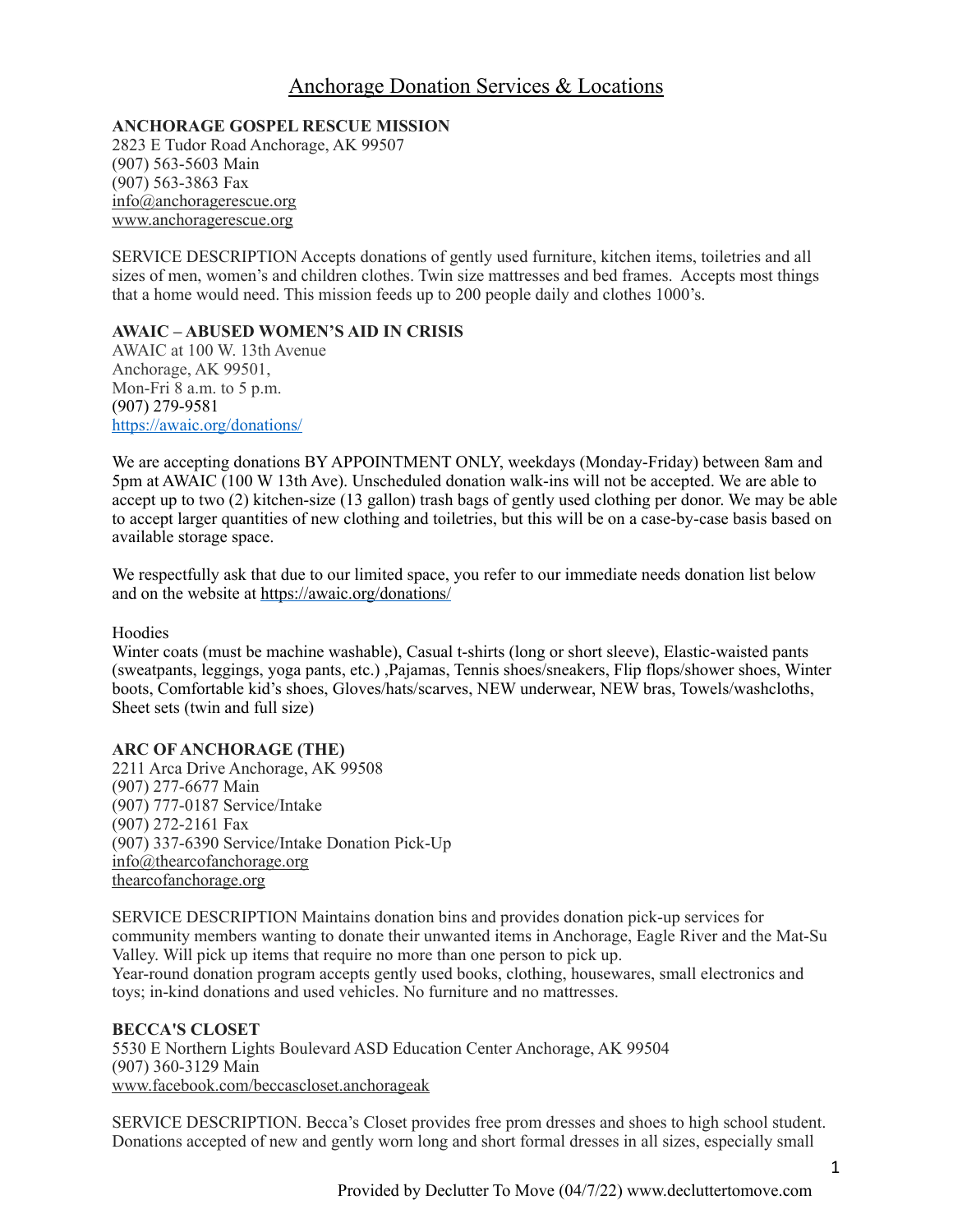sizes (0-4) and large sizes (16 and higher). No wedding gowns, business wear or everyday clothing! Does not accept dresses that are outdated and in styles that a current high school girl will not wear.

## **BIG BROTHERS BIG SISTERS DONATION CENTER**

#### **2217 E Tudor Rd #39, Anchorage**

[www.bbbsak.org](http://www.bbbsak.org)

Donations can be dropped off at select locations in the community or home pick-ups can be arranged. Large furniture items cannot be accepted.

SERVICE DESCRIPTION Accepts donations of clothing, electronic and small kitchen appliances, kitchenware, personal accessories, media, housewares, toys and shoes that are in good condition and not in need of any repair.

#### **BISHOP'S ATTIC THRIFT STORE**

1100 Gambell Street Anchorage, AK 99501 (907) 279-6328 Main 10am-6pm <https://www.facebook.com/BishopsAtticVolunteers/>

Thrift store located downtown Anchorage. Non-profit locally owned. Faith-based. Full of deals. Sales throughout the store.

Offers pick up service or drop off for items to be donated. Accepts small household items, clothing, books and baby furniture.

# **BROTHER FRANCIS SHELTER**

1021 East 3rd Ave Anchorage, Alaska 99501 907-277-1731 Donations accepted 7 days a week 9am-5pm

Brother Francis Shelter is an emergency shelter for men and women in Anchorage without a home. We serve the homeless with dignity, care, compassion and with an emphasis on moving our guests toward self-sufficiency. Below you will find items the program is currently in need of. When donating please remember donations should be new or gently used.

Towels, Tooth brushes, Men & women's clothing, Pants, Shirts, Shoes, Boots, Hats, Gloves, Rain jackets, Winter coats, feminine hygiene products, disposable razors, coffee, metal teaspoons, Band-aids, twin sized, navy fleece blanket, Bedding- twin size (sheets and blankets, no pillowcases or mattress needed.

#### **CLARE HOUSE**

4110 Spenard Rd Anchorage, AK 99517 907-563-4545 Donations accepted 7 days a week 9am-5pm

Clare House is a 24-hour emergency shelter open to women with children and expectant mothers over the age of 18. Families at the shelter receive daily meals and moms receive referrals for childcare, substance abuse/mental health, affordable permanent housing, employment and continuing educational opportunities. Below you will find items the program is currently in need of. When donating please remember donations should be new or gently used.

Children's clothing (all sizes), Children's winter boots, gloves, hats, coats (all sizes), Women's clothing (all sizes), Baby clothing (all sizes), Pillows, Bedding (twin size), Blankets, Shower curtains, Bath towels, Clear storage bins with top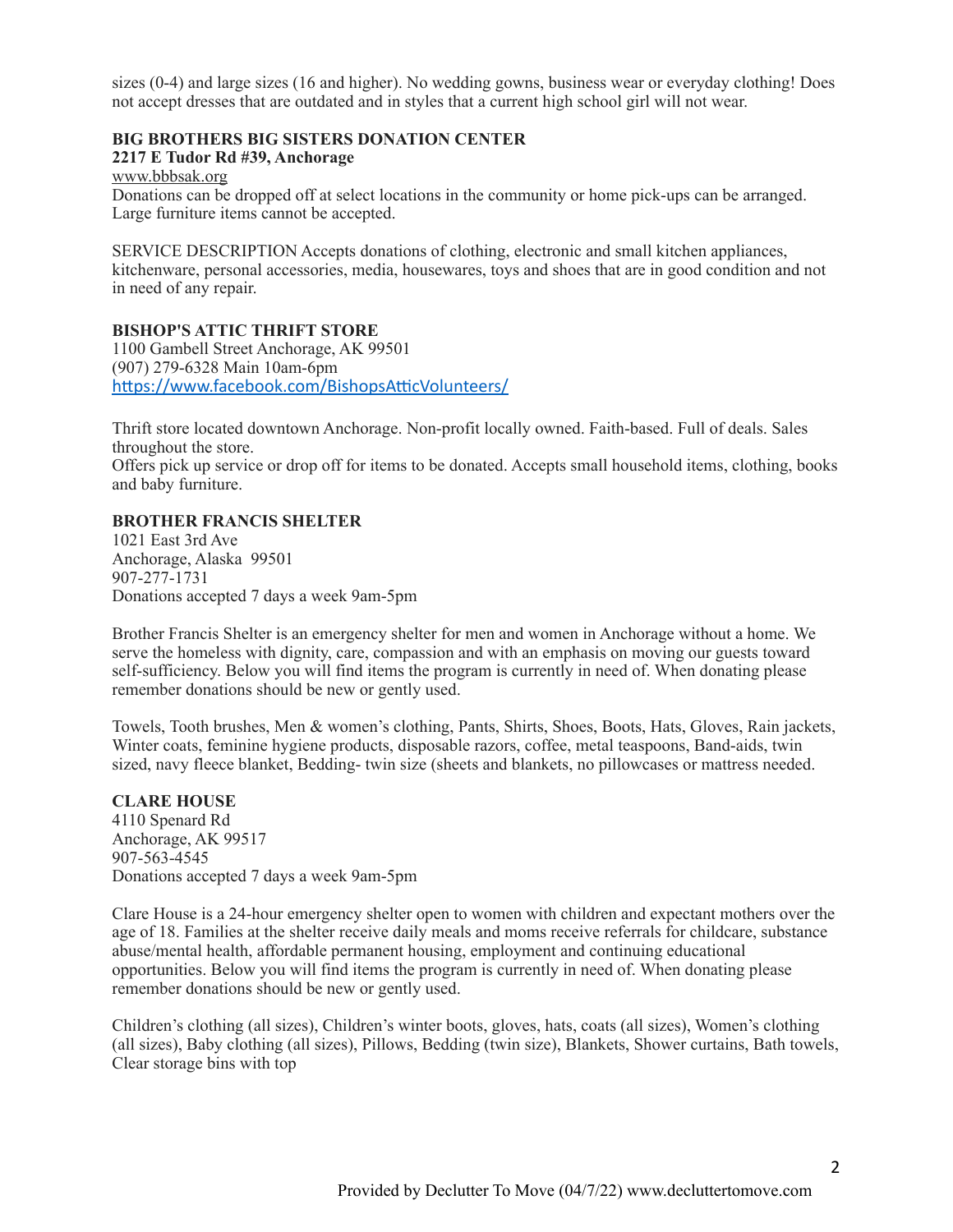#### **DISTRICT 49A LIONS FOUNDATION** (907) 783-0171 Main (907) 677-7821 Fax [anchoragejointsight@gmail.com](mailto:anchoragejointsight@gmail.com)

Accepts donations of new or secondhand eyeglasses and hearing aids for distribution to individuals in need. Accepts eyeglasses needing repair. Drop off at Walmart Vision Centers.

#### **DOWNTOWN SOUP KITCHEN HOPE CENTER**

240 E 3rd Avenue Anchorage, AK 99501 (907) 277-4302 Main <https://www.downtownhopecenter.org/inkind>

Accepts donations of season-appropriate clothing (gently used jeans, coats, socks and boots). Shower needs: Razors, Liquid soap, bandaids, blow dryers for wet shoes, swiffer refills; **Shelter needs**: Ibuprofen, Benadryl, Melatonin, NyQuil, Vit B &E, Hair, skin, nail vitamins, blankets, crochet materials, coloring books and pencils, nail polish and maintenance utensils.

#### **FOOD BANK OF ALASKA 2192 Viking Dr, Anchorage 99501** (907) 222-3115

[www.foodbankofalaska.org](http://www.foodbankofalaska.org)

Accepts and distributes food and household products to partner nonprofit agencies in the human services field.

Accepts expired canned food. Drop off at warehouse M-F 8am-4pm or non perishable dry food in bin outside anytime. Other locations: Any Midas store or Allen & Petersen Cooking center.

# **GOODWILL INDUSTRIES ALASKA - RETAIL STORE, DONATION CENTER Two locations**

8931 Old Seward Highway Anchorage, AK 99515 (907) 344-4660 Main [www.goodwill-alaska.org](http://www.goodwill-alaska.org)

3838 Old Seward Highway Anchorage, AK 99503 (907) 561-1155 Main Retail Store

Accepts donations of clothing and household items. No mattresses, or washer and dryers. Does accept furniture and tools. No pick up service.

# **HABITAT FOR HUMANITY - ANCHORAGE RESTORE**

5023 Cordova Street Anchorage, AK 99503 (907) 743-8060 Main <https://www.habitatanchorage.org>

Donation hours Tuesday-Saturday 11am-5pm in back off Benson

Accepts donations of building supplies and equipment including appliances, flooring, windows, doors, lighting, roofing and gutters, hardware, plumbing supplies, lumber, office furniture, power tools and more. Cannot accept donated mattresses, food, open cans of paint, cast iron bathtubs, pesticides, furnaces, hazardous materials, garage doors, clothing or broken glass. Please email picture of items to donate if wanting a pickup.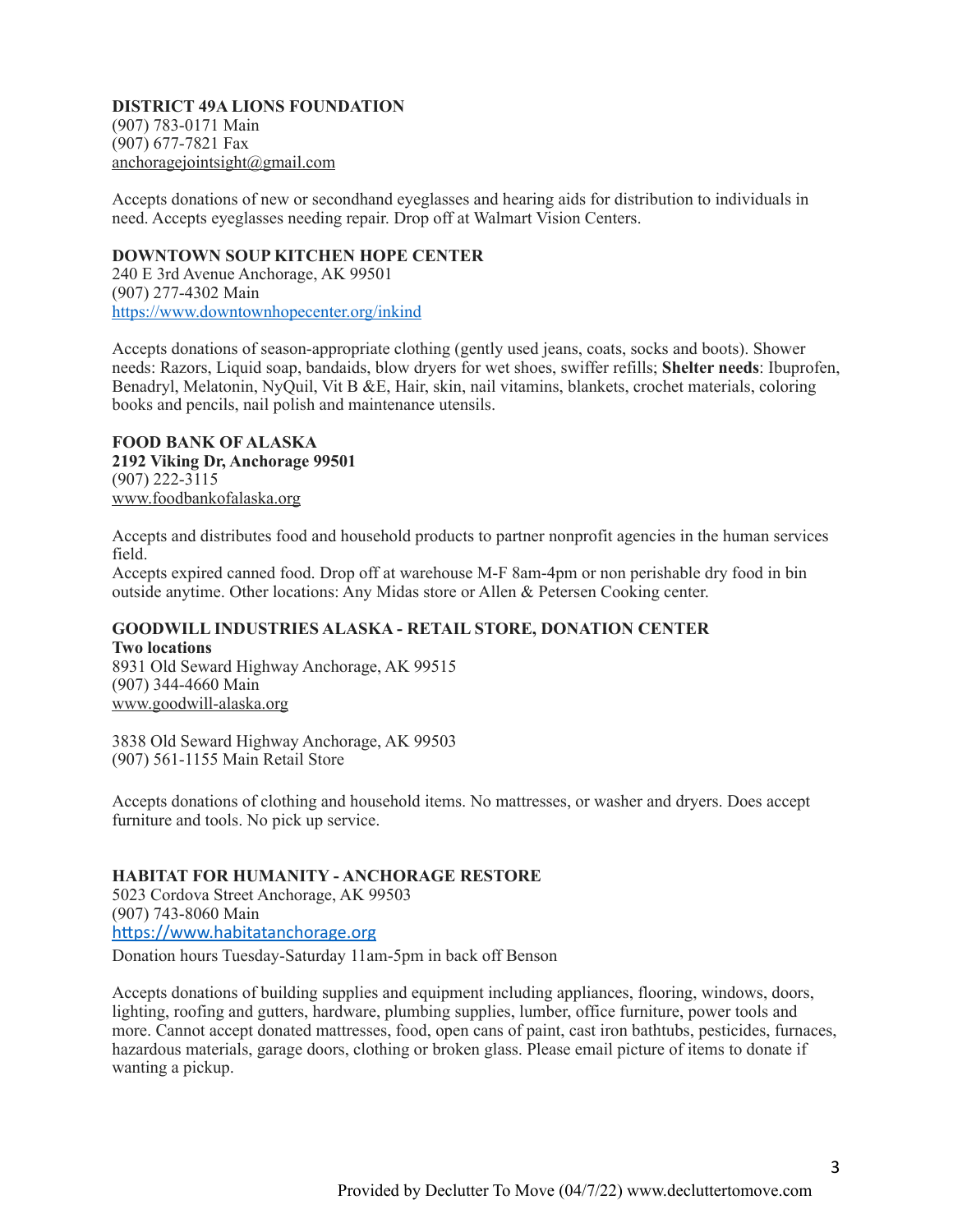#### **HOMELESS FAMILY SERVICES**

Catholic Social Services 3710 E. 20th Ave Anchorage, AK 99508 907-222-7300 Donations are accepted 9am-4pm at backside of office

Homeless Family Services (HFS) is a case management program that helps homeless individuals and homeless families with children. HFS staff work with families to address barriers that prevent them from being self-sufficient. The goal is to connect them to the resources to find a place to call home. HFS travels to the families wherever they may be — a camp site, a motel or a car. When donating please remember donations should be new or gently used.

Blankets, Pillows, Iron, Rugs, Kitchen Plates, Bowls, Silverware, Cups & mugs, Pots & pans, Mixing spoons, Coffee maker, Toaster, Crock pot, Microwave, Cutting board, Knife set, Mattresses (clean and in good condition), Bed frames, Gently used furniture, Couches, Dressers, Lamps

#### **MAKE A WISH ALASKA & WASHINGTON**

430 W 7th Avenue Suite 110 Anchorage, AK 99501 (907) 258-9474 Main 907-258-WISH (855) 704-9474 Toll-Free Vehicle Donation (907) 258-9475 Fax [washington.wheelsforwishes.org.](http://washington.wheelsforwishes.org.)

Accepts most vehicle (boat, car, motorcycle, RV and truck) donations running or not. Will pick up anywhere. This service is for donations to Make-A-Wish, does NOT donate vehicles to others. For further questions contact Wheels for Wishes.

**REFUGEE ASSISTANCE & IMMIGRATION SERVICES (RAIS)**  Catholic Social Services 3710 E. 20th Ave Anchorage, AK 99508 907-222-7300 **<https://www.cssalaska.org/donate/in-kind-donations/rais-wish-list/> Donations are accepted 9am-4pm at backside of office**

RAIS provides a bridge for refugees (individuals who have had to flee their countries of origin due to the tragedies of persecution and war) from their former life experiences to the new skills required for success in the United States. Through a focus on economic self-sufficiency, community integration, and a respect for unique cultures, history and traditions, RAIS creates an environment of compassion and encouragement for refugees to flourish. When donating please remember donations should be new or gently used.

Garden Items: Five gallon bucket, Trowel, Hand rake Shears/snips, Multi tool, Garden gloves, Shovel, Yard rake, Disposable gloves (small, medium, large), Hoses, Watering cans, Spray nozzles/wands, Buckets, Wheelbarrows, Harvesting Items: Cutting boards, Kitchen knives, Storage and produce bins, Utility wash sinks, Bicycles, Vacuums, Brooms & mops, Winter coats (adult S, M), Winter gloves & hand warmers (all sizes), Winter Hats, Winter scarves, Ice cleats (sizes S, M, L), childrens clothes, Dining tables, Dressers, Simple board games, Oxford Picture Dictionary